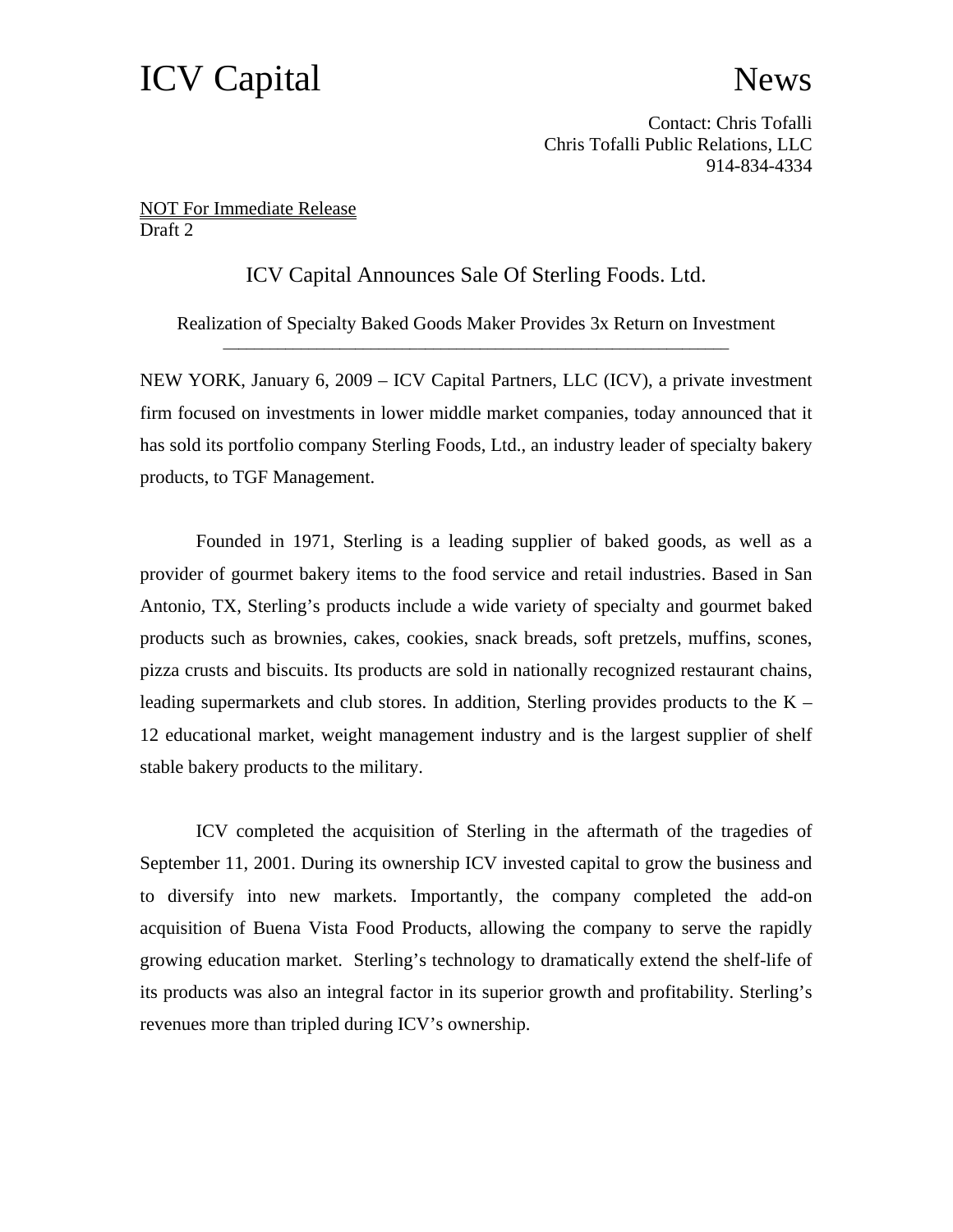"We are extremely pleased with the outcome of our investment in Sterling Foods and the initiatives that were successfully implemented to enhance the business," said Willie E. Woods, a co-founder and President of ICV. "The strategic growth plan was executed in concert with Sterling's strong management team and included leveraging its R&D leadership to drive innovative new products, expanding its business into the commercial bakery sector, and further building its base of large foodservice customers. We also acquired and successfully integrated a leading baked goods business to enter an entirely new market. The company today has a significantly improved business model and we have realized an attractive return on our investment in these especially turbulent market conditions."

 John D. Likovich, CEO of Sterling, said, "It has been an outstanding experience to work with ICV. They helped provide the capital to invest in our business, as well as source some key customer relationships. With ICV's support we were able to enter new markets, develop new products and complete a strategic acquisition. Additionally, ICV was the driving force behind several employee improvement initiatives for our mostly Hispanic workforce to include English language classes on site in partnership with a local junior college and the establishment of bank accounts for a traditionally non-banked workforce in partnership with Sterling's local bank. ICV's philosophy that improving the lives of your employees leads to more loyal and productive employees was widely adopted by the company. Our workforce doubled under their ownership and employee turnover rates declined. We are well positioned for growth that we hope to continue under our new ownership."

Lincoln International served as financial advisor to ICV and Sterling.

## About ICV Capital Partners, LLC

ICV Capital Partners is a private investment firm with over \$440 million in committed capital from well known institutional investors. ICV is investing from its \$313 million second fund, ICV II. ICV pursues a value-oriented investment strategy to invest in strong companies with market leading positions in partnership with